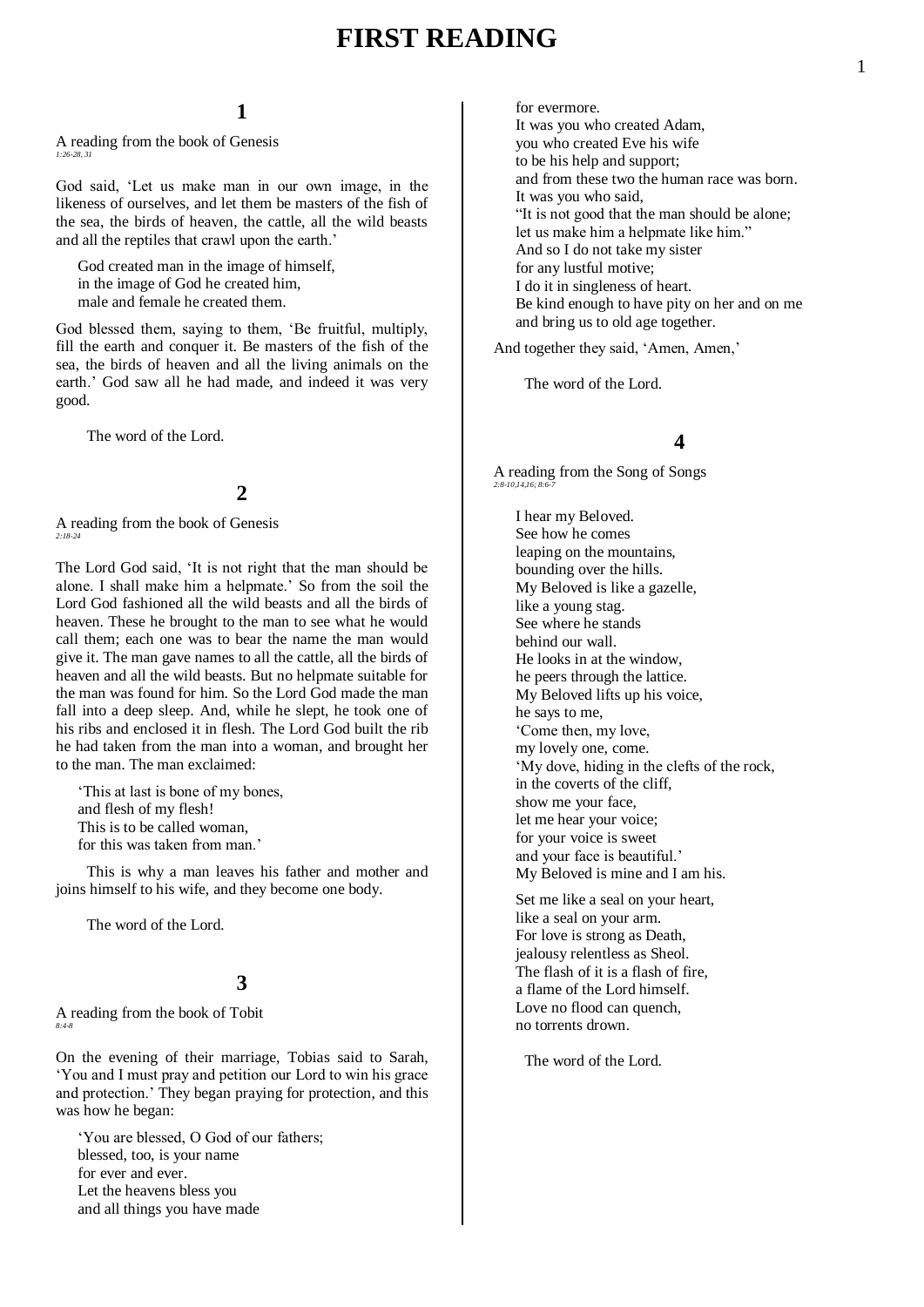A reading from the book of Sirach *6:6-12, 14-15*

> Let your acquaintances be many, but for advisers one in a thousand. If you want to make a friend, take him on trial, and be in no hurry to trust him; for one kind of friend is only so when it suits him but will not stand by you in your day of trouble. Another kind of friend will fall out with you and to your dismay make your quarrel public, and a third kind of friend will share your table, but not stand by you in your day of trouble: when you are doing well he will be your second self, ordering your servants about; but, if ever you are brought low he will turn against you and will hide himself from you. A faithful friend is a sure shelter, whoever finds one has found a rare treasure. A faithful friend is something beyond price, there is no measuring his worth.

The word of the Lord.

#### **6**

A reading from the book of Sirach *26:1-4, 13-16*

> Happy the husband of a really good wife; the number of his days will be doubled. A perfect wife is the joy of her husband, he will live out the years of his life in peace. A good wife is the best of portions, reserved for those who fear the Lord; rich or poor, they will be glad of heart, cheerful of face, whatever the season. The grace of a wife will charm her husband, her accomplishments will make him stronger.

A silent wife is a gift from the Lord, no price can be put on a well–trained character. A modest wife is a boon twice over, a chaste character cannot be weighed on scales. Like the sun rising over the mountains of the Lord is the beauty of a good wife in a well–kept house.

The word of the Lord.

### **7**

A reading from the prophet Isaiah *54:4-5, 9-10* 

Thus says the Lord:

Now your creator will be your husband, his name, the Lord of hosts; your redeemer will be the Holy One of Israel, he is called God of the whole earth.

I am now as I was in the days of Noah

when I swore that Noah's waters should never flood the world again. So now I swear concerning my anger with you and the threats I made against you; for the mountains may depart, the hills be shaken, but my love for you will never leave you and my covenant of peace with you will never be shaken,

says the Lord who takes pity on you.

The word of the Lord.

#### **8**

A reading from the prophet Jeremiah *31:31-34*

'See, the days are coming – it is the Lord who speaks – when I will make a new covenant with the House of Israel and the House of Judah, but not a covenant like the one I made with their ancestors on the day I took them by the hand to bring them out of the land of Egypt, No, this is the covenant I will make with the House of Israel when those days arrive – it is the Lord who speaks. Deep within them I shall plant my Law, writing it on their hearts. Then I shall be their God and they will be my people. There will be no further need for neighbour to try and teach neighbour, or brother to say to brother, 'Learn to know the Lord!' No, they will all know me, the least no less than the greatest – it is the Lord who speaks.

The word of the Lord.

#### **9**

A reading from the book of Revelation *19:1, 5-9*

I, John, seemed to hear the great sound of a huge crowd in heaven, singing, 'Alleluia! Victory and glory and power to our God!

Then a voice came from the throne; it said, 'Praise our God, you servants of his and all who, great and small, revere him.' And I seemed to hear the voices of a huge crowd, like the sound of the ocean or the great roar of thunder, answering, 'Alleluia! The reign of the Lord our God Almighty has begun; let us be glad and joyful and give praise to God, because this is the time for the marriage of the Lamb. His bride is ready, and she has been able to dress herself in dazzling white linen, because her linen is made of the good deeds of the saints.' The angel said, 'Write this: 'Happy are those who are invited to the wedding feast of the Lamb.'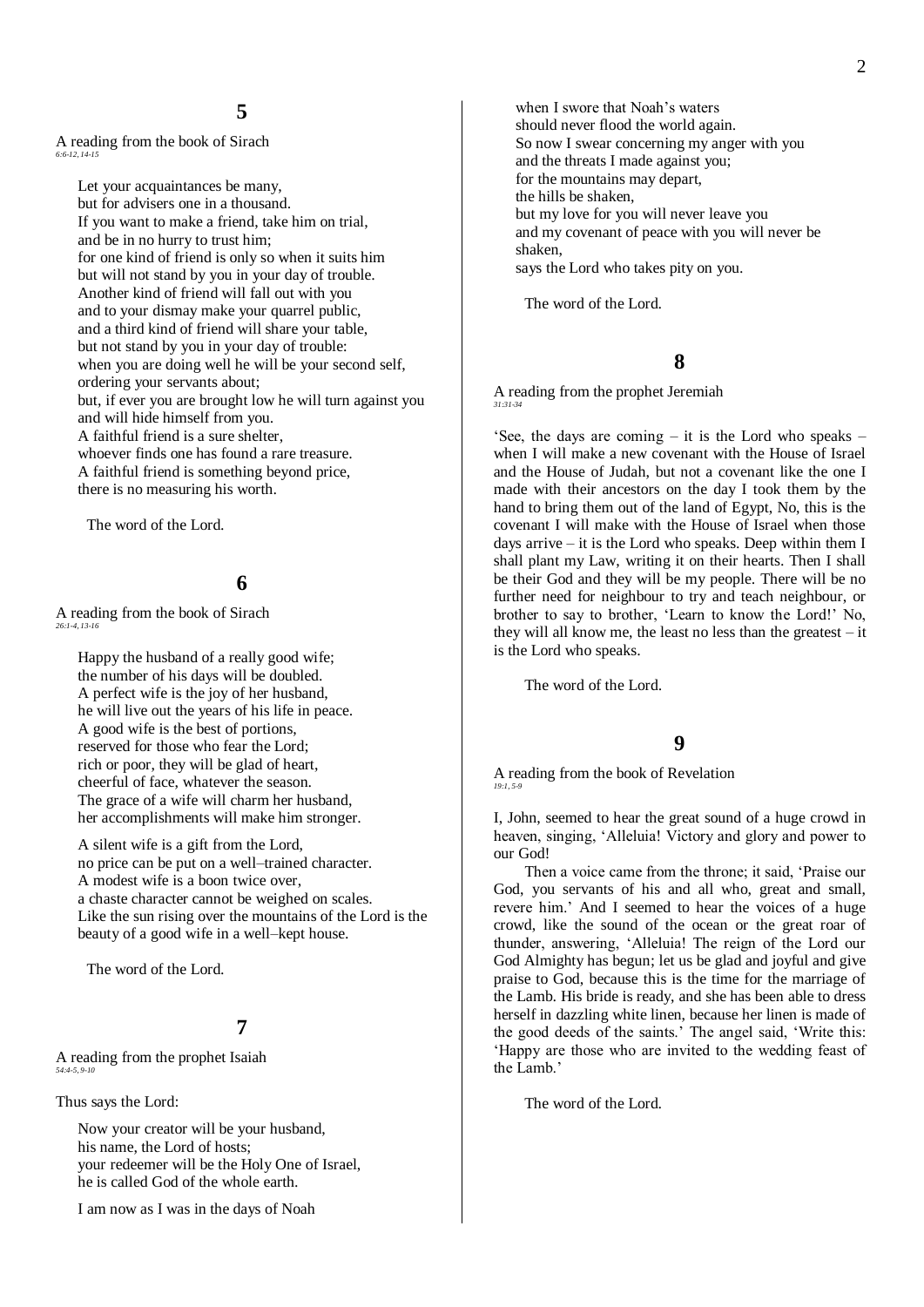# **RESPONSORIAL PSALM**

*(Read after the First Reading)*

| <b>10</b>                                                                                                                                                   |                                                   |                                                                                      | The love of the Lord is everlasting<br>upon those who hold him in fear;                                   |                                                                            |                 |
|-------------------------------------------------------------------------------------------------------------------------------------------------------------|---------------------------------------------------|--------------------------------------------------------------------------------------|-----------------------------------------------------------------------------------------------------------|----------------------------------------------------------------------------|-----------------|
| Ps 32:12, 18, 20-22. R v. 5                                                                                                                                 |                                                   |                                                                                      |                                                                                                           |                                                                            |                 |
| Response:                                                                                                                                                   | The earth is full of the goodness of the<br>Lord. |                                                                                      | His justice reaches out to children's children<br>when they keep his covenant in truth.<br>Response       |                                                                            |                 |
| They are happy, whose God is the Lord,<br>the people he has chosen as his own.<br>The Lord looks on those who revere him,<br>on those who hope in his love. |                                                   | 13<br>Ps 111:1-9. R v.1<br>Response                                                  |                                                                                                           |                                                                            |                 |
|                                                                                                                                                             |                                                   |                                                                                      |                                                                                                           |                                                                            |                 |
| Our soul is waiting for the Lord.<br>The Lord is our help and our shield.<br>In him do our hearts find joy.<br>We trust in his holy name.                   |                                                   |                                                                                      | Happy are those who do what the Lord<br>Response:<br>commands.                                            |                                                                            |                 |
|                                                                                                                                                             |                                                   | Response                                                                             | Happy the man who fears the Lord,<br>who delights in his commands.<br>His sons will be powerful on earth; |                                                                            |                 |
| May your love be upon us, O Lord,<br>as we place all our hope in you.                                                                                       |                                                   | Response                                                                             | the children of the upright are blessed.<br>Response                                                      |                                                                            |                 |
|                                                                                                                                                             | 11                                                |                                                                                      | his justice stands firm forever.                                                                          | Riches and wealth are in his house;                                        |                 |
| Ps 33:2-9. R v. 2                                                                                                                                           |                                                   | He is a light in the darkness for the upright:<br>he is generous, merciful and just. | <b>Response</b>                                                                                           |                                                                            |                 |
| Response:                                                                                                                                                   | I will bless the Lord at all times.               |                                                                                      |                                                                                                           |                                                                            |                 |
| I will bless the Lord at all times,                                                                                                                         |                                                   |                                                                                      |                                                                                                           | The good man takes pity and lends,<br>he conducts his affairs with honour. |                 |
| his praise always on my lips;                                                                                                                               |                                                   |                                                                                      | The just man will never waver:                                                                            |                                                                            |                 |
| in the Lord my soul shall make its boast.                                                                                                                   |                                                   |                                                                                      | he will be remembered forever.                                                                            |                                                                            | Response        |
| The humble shall hear and be glad.                                                                                                                          |                                                   | Response                                                                             |                                                                                                           |                                                                            |                 |
| Glorify the Lord with me.                                                                                                                                   |                                                   |                                                                                      | He has no fear of evil news;                                                                              | with a firm heart he trusts in the Lord.                                   |                 |
| Together let us praise his name.                                                                                                                            |                                                   |                                                                                      |                                                                                                           | With a steadfast heart he will not fear;                                   |                 |
|                                                                                                                                                             | I sought the Lord and he answered me;             |                                                                                      |                                                                                                           | he will see the downfall of his foes.                                      | <b>Response</b> |
| from all terrors he set me free.                                                                                                                            |                                                   | Response                                                                             |                                                                                                           |                                                                            |                 |
|                                                                                                                                                             |                                                   |                                                                                      |                                                                                                           | Open-handed he gives to the poor;                                          |                 |
| let your faces not be abashed.                                                                                                                              | Look towards him and be radiant;                  |                                                                                      | his justice stands firm forever.<br>His head will be raised in glory.                                     |                                                                            |                 |
|                                                                                                                                                             | This poor man called; the Lord heard him          |                                                                                      |                                                                                                           |                                                                            | <b>Response</b> |
| and rescued him from all his distress.                                                                                                                      |                                                   | Response                                                                             |                                                                                                           |                                                                            |                 |
| The angel of the Lord is encamped                                                                                                                           |                                                   |                                                                                      |                                                                                                           | 14                                                                         |                 |
| around those who revere him, to rescue them.                                                                                                                |                                                   |                                                                                      | Ps 127:1-5, R v.1                                                                                         |                                                                            |                 |
|                                                                                                                                                             | Taste and see that the Lord is good.              |                                                                                      |                                                                                                           |                                                                            |                 |
|                                                                                                                                                             | He is happy who seeks refuge in him.              | Response                                                                             | Response:                                                                                                 | Happy are those who fear the Lord                                          |                 |
| 12                                                                                                                                                          |                                                   |                                                                                      | and walk in his ways!                                                                                     | O blessed are those who fear the Lord                                      |                 |
| Ps 102:1-2, 8, 13, 17-18. R v. 8                                                                                                                            |                                                   |                                                                                      | You will be happy and prosper.                                                                            | By the labour of your hands you shall eat.                                 | <b>Response</b> |
| Response:                                                                                                                                                   | The Lord is kind and merciful.                    |                                                                                      |                                                                                                           | Your wife shall be a fruitful vine                                         |                 |
| My soul, give thanks to the Lord,                                                                                                                           |                                                   |                                                                                      | in the heart of your house;                                                                               |                                                                            |                 |
| all my being bless his holy name.                                                                                                                           |                                                   |                                                                                      | around your table.                                                                                        | your children like shoots of the olive,                                    | Response        |
| My soul give thanks to the Lord                                                                                                                             |                                                   |                                                                                      |                                                                                                           |                                                                            |                 |
| and never forget all his blessings.                                                                                                                         |                                                   | <b>Response</b>                                                                      | Indeed thus shall be blessed                                                                              |                                                                            |                 |
| The Lord is compassion and love,                                                                                                                            |                                                   |                                                                                      | the man who fears the Lord.                                                                               |                                                                            |                 |
| slow to anger and rich in mercy.                                                                                                                            |                                                   |                                                                                      | May the Lord bless you from Zion<br>all the days of your life!<br><b>Response</b>                         |                                                                            |                 |
| As a father has compassion on his sons,                                                                                                                     |                                                   |                                                                                      |                                                                                                           |                                                                            |                 |
| the Lord has pity on those who fear him.                                                                                                                    |                                                   | Response                                                                             |                                                                                                           |                                                                            |                 |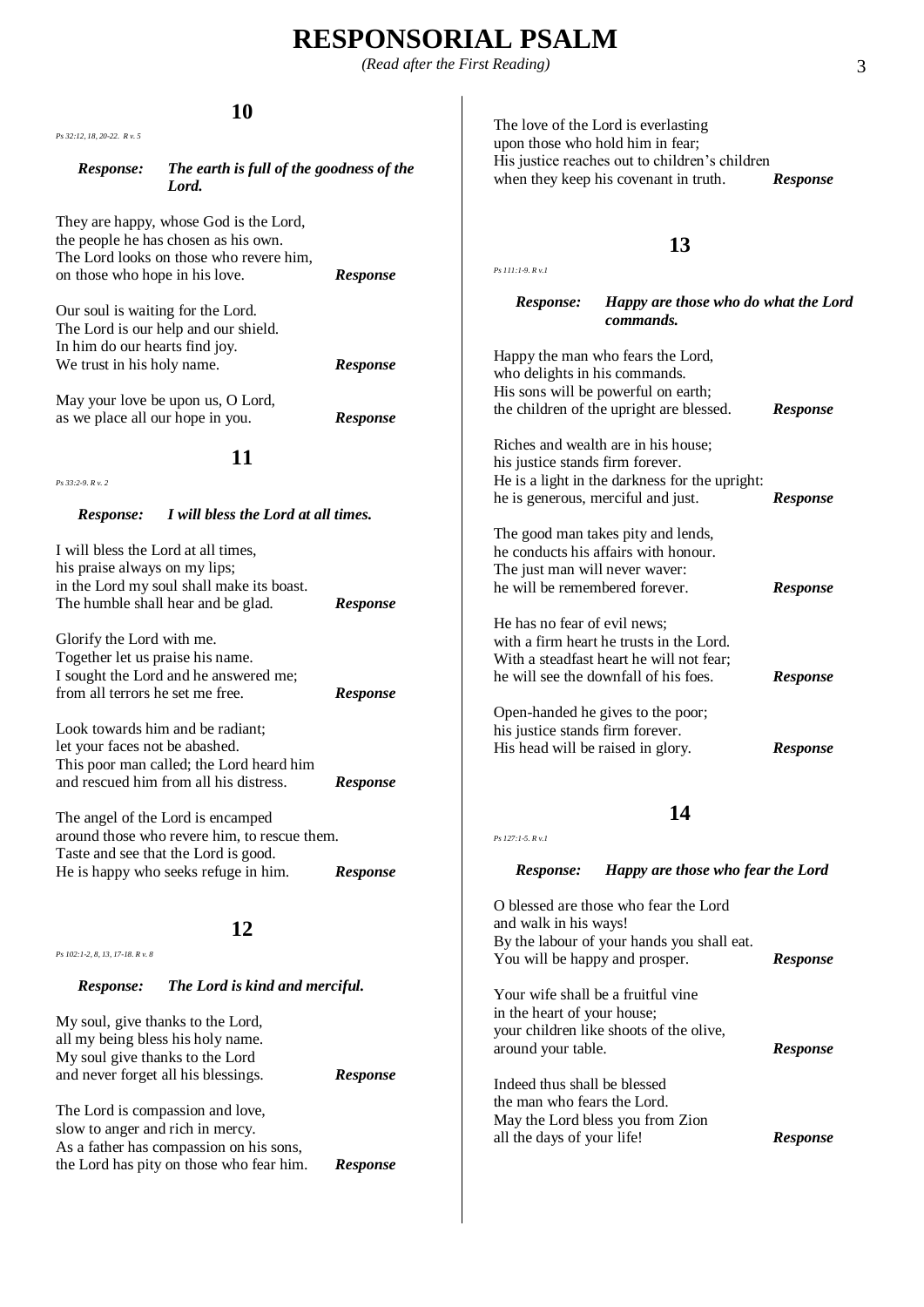# **15**

#### *Ps 144:8 -10, 15, 17 -18. R v. 9*

### *Response: The Lord is compassionate to all his creatures.*

The Lord is kind and full of compassion. Slow to anger, abounding in love. How good is the Lord to all, compassionate to all his creatures. *Response*

All your creatures shall thank you, O Lord, and your friends shall repeat their blessing. The eyes of all creatures look to you and you give them their food in due time. *Response*

The Lord is just in all his ways and loving in all his deeds. He is close to all who call him, who call on him from their hearts. *Response*

#### **16**

*Ps 148:1 -4, 9 -14. R v. 12*

#### *Response: Let all praise the name of the Lord.*

| Praise the Lord from the heavens,<br>praise him in the heights. |                 |
|-----------------------------------------------------------------|-----------------|
| Praise him, all his angels,                                     |                 |
| praise him, all his hosts.                                      | <b>Response</b> |
| Praise him, sun and moon,                                       |                 |
| praise him, shining stars.                                      |                 |
| Praise him, highest heavens                                     |                 |
| and the waters above the heavens.                               | <b>Response</b> |
| All mountains and hills,                                        |                 |
| all fruit trees and cedars,                                     |                 |
| beasts, wild and tame,                                          |                 |
| reptiles and birds on the wing.                                 | <b>Response</b> |
| All earth's kings and peoples,                                  |                 |
| earth's princes and rulers:                                     |                 |
| young men and maidens,                                          |                 |
| old men together with children.                                 | Response        |
| Let them praise the name of the Lord                            |                 |
| for he alone is exalted.                                        |                 |
| The splendour of his name                                       |                 |
| reaches beyond heaven and earth.                                | Response        |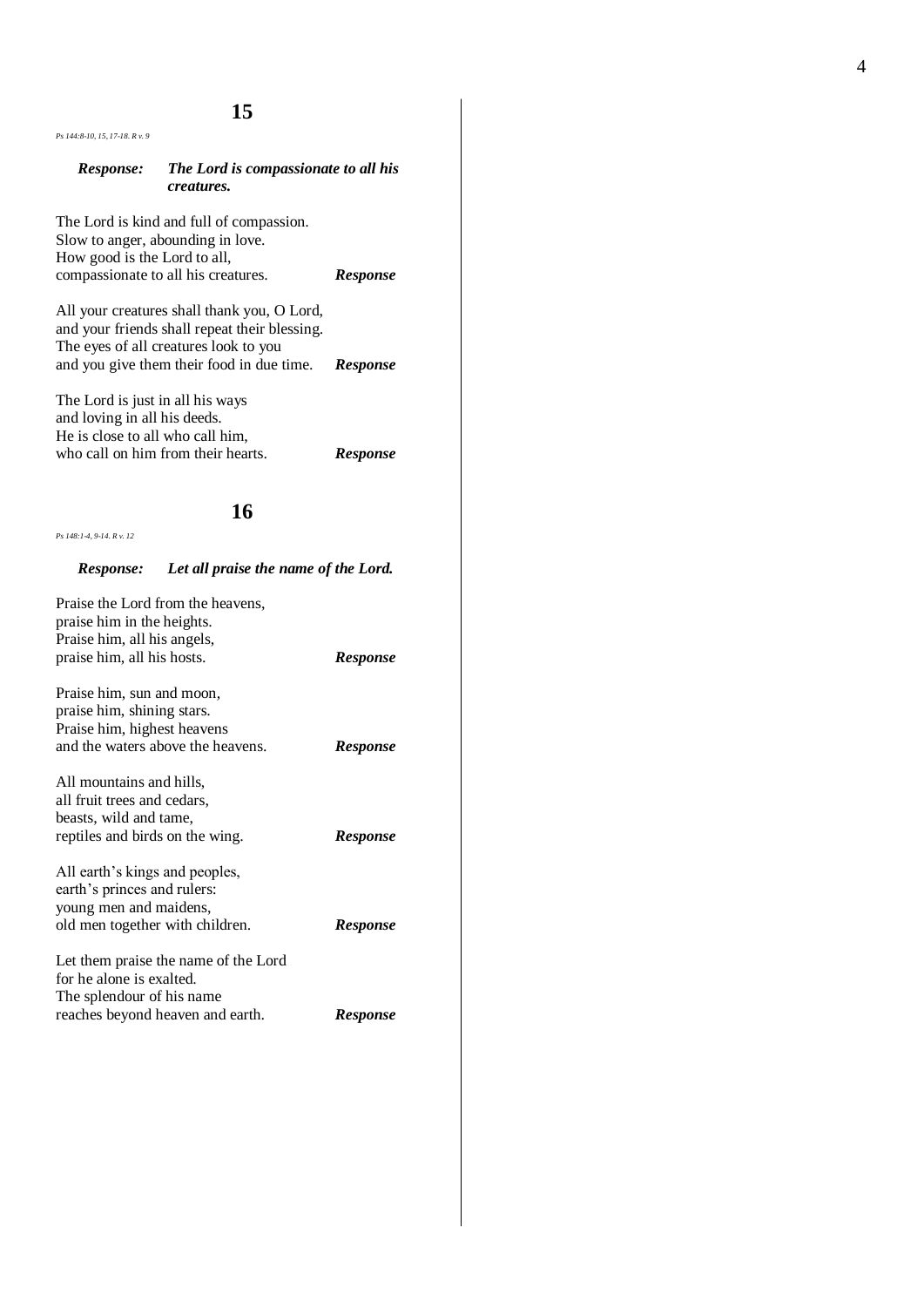A reading from the letter of St Paul to the Romans 8:31-35, 37-39

With God on our side, who can be against us? Since God did not spare his own Son, but gave him up to benefit us all, we may be certain, after such a gift, that he will not refuse anything he can give. Could anyone accuse those that God has chosen? When God acquits, could anyone condemn? Could Christ Jesus? No! He not only died for us – he rose from the dead, and there at God's right hand he stands and pleads for us.

Nothing therefore can come between us and the love of Christ, even if we are troubled or worried or being persecuted, or lacking food or cloths, or being threatened or even attacked. These are the trials through which we triumph, by the power of him who loved us.

For I am certain of this: neither death nor life, no angel, no prince, nothing that exists, nothing still to come, not any power, or the height or depth, nor any created thing, can ever come between us and the love of God made visible in Christ Jesus our Lord.

The word of the Lord.

#### **18**

A reading from the letter of St Paul to the Romans *12:1-2, 9-13*

Think of God's mercy, brothers, and worship him, I beg you, in a way that is worthy of thinking beings, by offering your living bodies as a holy sacrifice, truly pleasing to God. Do not model yourselves on the behaviour of the world around you, but let your behaviour change, modelled by your new mind. This is the only way to discover the will of God and know what is good, what it is that God wants, what is the perfect thing to do.

Do not let your love be a pretence, but sincerely prefer good to evil.

Love each other as much as brothers should, and have profound respect for each other. Work for the Lord with untiring effort and with great earnestness of spirit. If you have hope, this will make you cheerful. Do not give up if trials come; and keep on praying. If any of the saints are in need you must share with them; and you should make hospitality your special care.

The word of the Lord.

A reading from the first letter of St Paul to the Corinthians *6:13-15, 17-20*

The body is not meant for fornication; it is for the Lord, and the Lord is for the body. God, who raised the Lord from the dead, will by his power raise us up too.

You know, surely, that your bodies are members making up the body of Christ. But anyone who is joined to the Lord is one spirit with him.

Keep away from fornication. All other sins are committed outside the body; but to fornicate is to sin against your own body. Your body, you know, is the temple of the Holy Spirit, who is in you since you received him from God? You are not your own property; you have been bought and paid for. That is why you should use your body for the glory of God.

The word of the Lord.

#### **20**

A reading from the first letter of St Paul to the Corinthians *12:31-13:8*

If I have all the eloquence of men or of angels, but speak without love, I am simply a gong booming or a cymbal clashing. If I have the gift of prophecy, understanding all the mysteries there are, and knowing everything, and if I have faith in all its fullness, to move mountains, but without love, then I am nothing at all.

Love is always patient and kind; it is never jealous; love is never boastful or conceited; it is never rude or selfish; it does not take offence, and is not resentful. Love takes no pleasure in other people's sins but delights in the truth; it is always ready to excuse, to trust, to hope and to endure whatever comes. Love does not come to an end.

As it is, these remain, faith, hope and love, the three of them; and the greatest of them is love.

The word of the Lord.

#### **21**

A reading from the letter of St Paul the Galatians *5:13-14, 18, 22-23*

My brothers, you were called, as you know, to liberty; but be careful, or this liberty will provide an opening for self-indulgence. Serve one another, rather, in works of love, since the whole of the Law is summarised in a single command: love your neighbour as yourself. If you are led by the Spirit, no law can touch you. What the Spirit brings is very different: love, joy, peace, patience, kindness, goodness, trustfulness, gentleness and self-control. There can be no law against things like that, of course.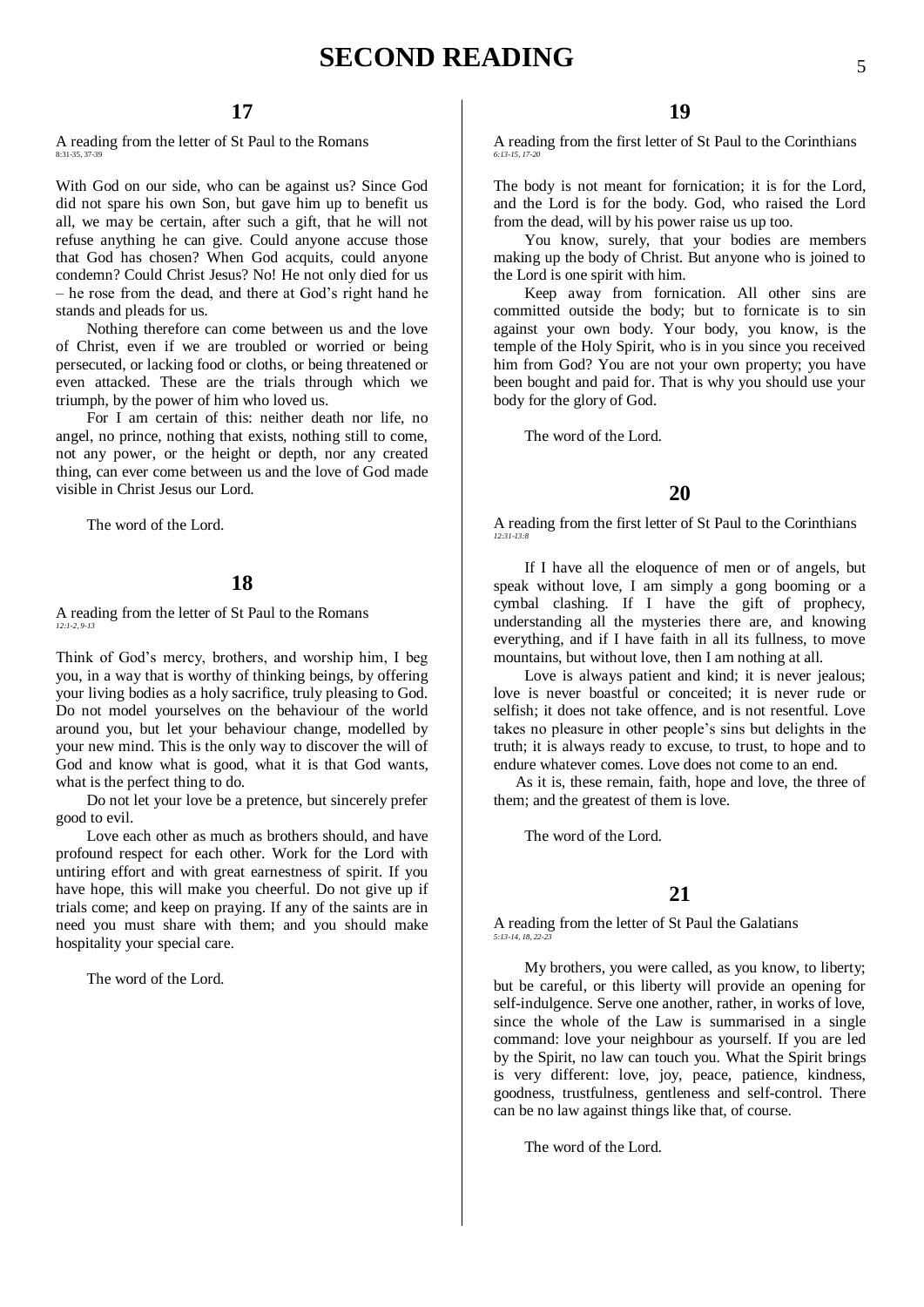A reading from the letter of St Paul to the Ephesians *5:2, 25-32*

Follow Christ by loving as he loved you, giving himself up in our place. Husbands should love their wives just as Christ loved the Church and sacrificed himself for her to make her holy. He made her clean by washing her in water with a form of words, so that when he took her to himself she would be glorious, with no speck or wrinkle or anything like that, but holy and faultless. In the same way, husbands must love their wives as they love their own bodies; for a man to love his wife is for him to love himself. A man never hates his own body, but he feeds it and looks after it; and that is the way Christ treats the Church, because it is his body – and we are its living parts. For this reason, a man must leave his father and mother and be joined to his wife, and the two become one body. This mystery has many implications, but I am saying it applies it to Christ and the Church.

The word of the Lord.

#### **23**

A reading from the letter of St Paul to the Philippians *4:4-9*

I want you to be happy, always in the Lord; I repeat, what I want is your happiness. Let your tolerance be evident to everybody: the Lord is very near. There is no need to worry; but if there is anything you need, pray for it, asking God for it with prayer and thanksgiving, and that peace of God, which is so much greater than we can understanding, will guard your hearts and your thoughts, in Christ Jesus. Finally, brothers, fill your minds with everything that is true, everything that is noble, everything that is good and pure, everything that we love and honour, and everything that can be thought virtuous or worthy of praise. Keep doing all the things that you learnt from me and have been taught by me and have heard or seen that I do. Then the God of peace will be with you.

The word of the Lord.

#### **24**

A reading from the letter of St Paul to the Colossians *3:12-17*

You are God's chosen race, his saints; he loves you, and you should be clothed in sincere compassion, in kindness and humility, gentleness and patience. Bear with one another; forgive each other as soon as a quarrel begins. The Lord has forgiven you; now you must do the same. Over all these clothes, to keep them together and complete them, put on love. And may the peace of Christ reign in your hearts, because it is for this that you were called together as parts of one body. Always be thankful.

Let the message of Christ, in all its richness, find a home with you. Teach each other, and advise each other, in all wisdom. With gratitude in your hearts sing psalms and hymns and inspired songs to God and never say or do

anything except in the name of the Lord Jesus, giving thanks to God the Father through him.

The word of the Lord.

#### **25**

A reading from the first letter of St Peter *3:1-9*

Wives should be obedient to their husbands. Then, if there are some husbands who have not yet obeyed the word, they may find themselves won over, without a word spoken, by the way their wives behave, when they see how faithful and conscientious they are. Do not dress up for show: doing up your hair, wearing gold bracelets and fine clothes, all this should be inside, in a person's heart, imperishable: the ornament of a sweet and gentle disposition – this is what is precious in the sight of God. That was how the holy women of the past dressed themselves attractively – they hoped in God and were tender and obedient to their husbands; like Sarah, who was obedient to Abraham, and called him her lord. You are now her children, as long as you live good lives and do not give way to fear and worry.

In the same way, husbands must always treat their wives with consideration in their life together, respecting a woman as one who, though she may be the weaker partner, is equally an heir to the life of grace. This will stop anything from coming in the way of your prayers.

Finally: you should all agree among yourselves and be sympathetic; love the brothers, have compassion and be self-effacing. Never pay back one wrong with another one; instead, pay back with a blessing. That is what you are called to do, so that you inherit a blessing yourself.

The word of the Lord.

#### **26**

A reading from the first letter of St John *4:7-12*

My dear people, let us love one another, since love is from God and everyone who loves is begotten by God and knows God. Anyone who fails to love can never have known God, because God is love. God's love for us was revealed when God sent into the world his only Son so that we could have life through him; this is the love I mean: not our love for God, but God's love us when he sent his Son to be the sacrifice that takes our sins away. My dear people, since God has loved us so much, we too should love one another. No one has ever seen God, but as long as we love one another God will live in us and his love will be complete in us.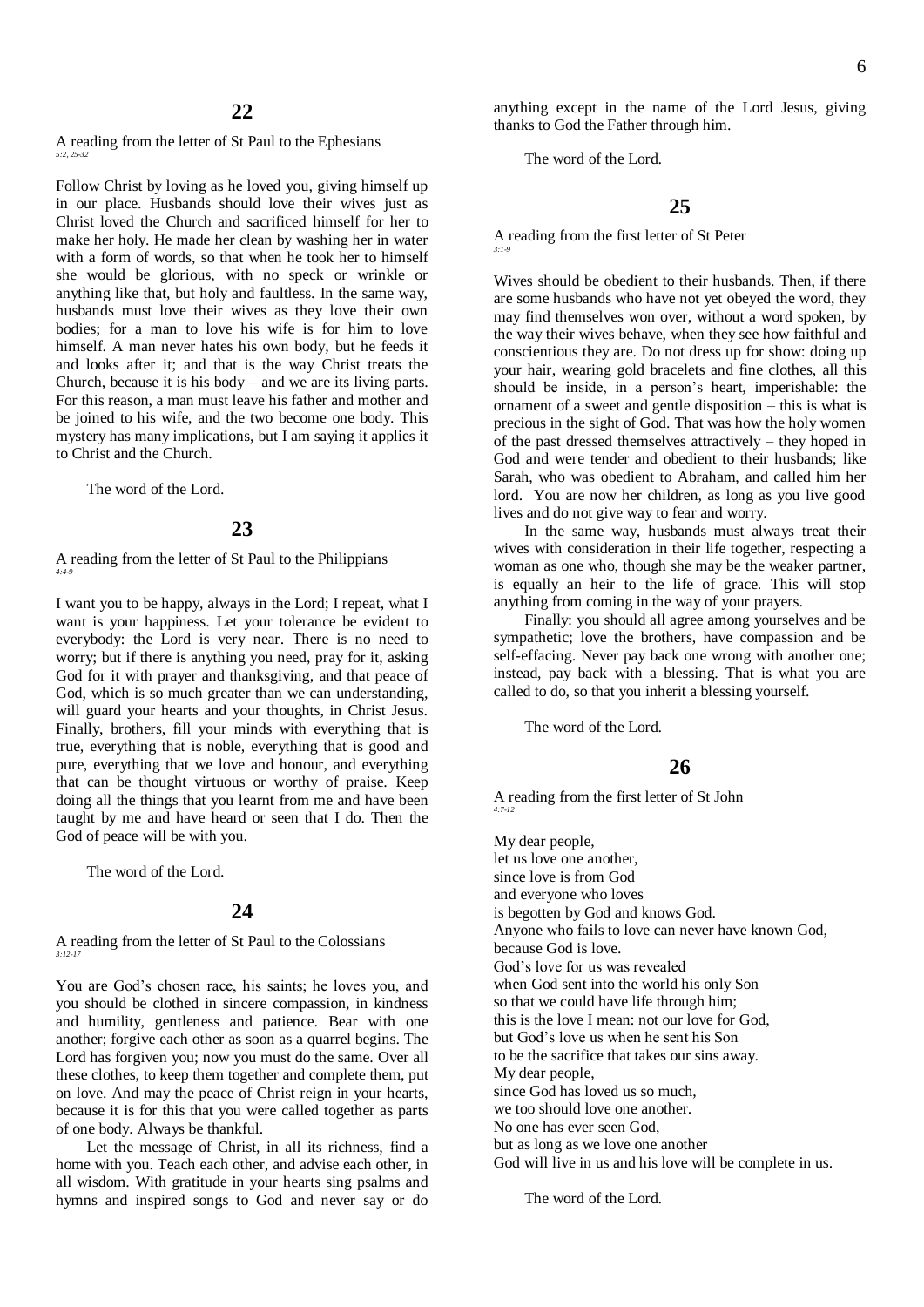*(Read by the Priest)*

#### **27**

A reading from the holy Gospel according to Matthew *5:1-12*

Seeing the crowds, Jesus went up the hill. There he sat down and was joined by his disciples. Then he began to speak. This is what he taught them:

**'**How happy are the poor in spirit; theirs is the kingdom of heaven. Happy the gentle: they shall have the earth for their heritage. Happy those who mourn: they shall be comforted. Happy those who hunger and thirst for what is right: they shall be satisfied. Happy the merciful: they shall have mercy shown them. Happy the pure in heart: they shall see God. Happy the peacemakers: they shall be called sons of God. Happy those who are persecuted in the cause of right: theirs is the kingdom of heaven.

'Happy are you when people abuse you and persecute you and speak all kinds of calumny against you on my account. Rejoice and be glad, for your reward will be great in heaven.'

The Gospel of the Lord.

#### **28**

A reading from the holy Gospel according to Matthew *5:13-16*

Jesus said to his disciples: 'You are the salt of the earth. But if salt becomes tasteless, what can make it salty again? It is good for nothing, and can only be thrown out to be trampled underfoot by men.

'You are the light of the world. A city built on a hilltop cannot be hidden. No one lights a lamp to put it under a tub; they put it on the lamp-stand where it shines for everyone in the house. In the same way your light must shine in the sight of men, so that, seeing your good works, they may give praise to your Father in heaven.'

The Gospel of the Lord.

## **29**

A reading from the holy Gospel according to Matthew *7:21, 24-29*

'It is not those who says to me, "Lord, Lord," who will enter the kingdom of heaven, but the person who does the will of my Father in heaven.

'Therefore, everyone who listens to these words of mine and acts on them will be like a sensible man who built

his house on rock. Rain came down, floods rose, gales blew and hurled themselves against that house, and it did not fall: it was founded on rock. But everyone who listens to these words of mine and does not act on them will be like a

stupid man who built his house on sand. Rain came down, floods rose, gales blew and struck that house, and it fell; and what a fall it had!'

Jesus had now finished what he wanted to say, and his teaching made a deep impression on the people because he taught them with authority, unlike their own scribes.

The Gospel of the Lord.

#### **30**

A reading from the holy Gospel according to Matthew *13:24-30*

Jesus put another parable before them, 'The kingdom of heaven may be compared to a man who sowed good seed in his field. While everybody was asleep his enemy came, sowed darnel all among the wheat, and made off. When the new wheat sprouted and ripened, the darnel appeared as well. The owner's servants went to him and said, "Sir, was it not good seed that you sowed in your field? If so, where does the darnel come from?" "Some enemy has done this." He answered. And the servants said, "Do you want us to go and weed it out?" But he said, "No, because when you weed out the darnel you might pull up the wheat with it. Let them both grow till the harvest; and at harvest time I shall say to the reapers: First collect the darnel and tie it in bundles to be burnt, then gather the wheat into my barn."

The Gospel of the Lord.

### **31**

A reading from the holy Gospel according to Matthew *19:3-6*

Some Pharisees approached Jesus, and to test him they said, 'Is it against the Law for a man to divorce his wife on any pretext whatever?' He answered, 'Have you not read that the creator from the beginning made them male and female and that he said: This is why a man leaves his father and mother and cling to his wife, and the two become one body? They are no longer two, therefore, but one body. So then, what God has united, man must not divide.'

The Gospel of the Lord.

#### **32**

A reading from the holy Gospel according to Matthew *22:35-40*

A lawyer, to disconcert Jesus, put a question, 'Master, which is the greatest commandment of the Law?' Jesus said, 'You must love the Lord your God with all your heart, with all your soul, and with all your mind. This is the greatest and the first commandment. The second resembles it: You must love your neighbour as yourself. On these two commandments hang the whole Law, and the Prophets also.'

The Gospel of the Lord.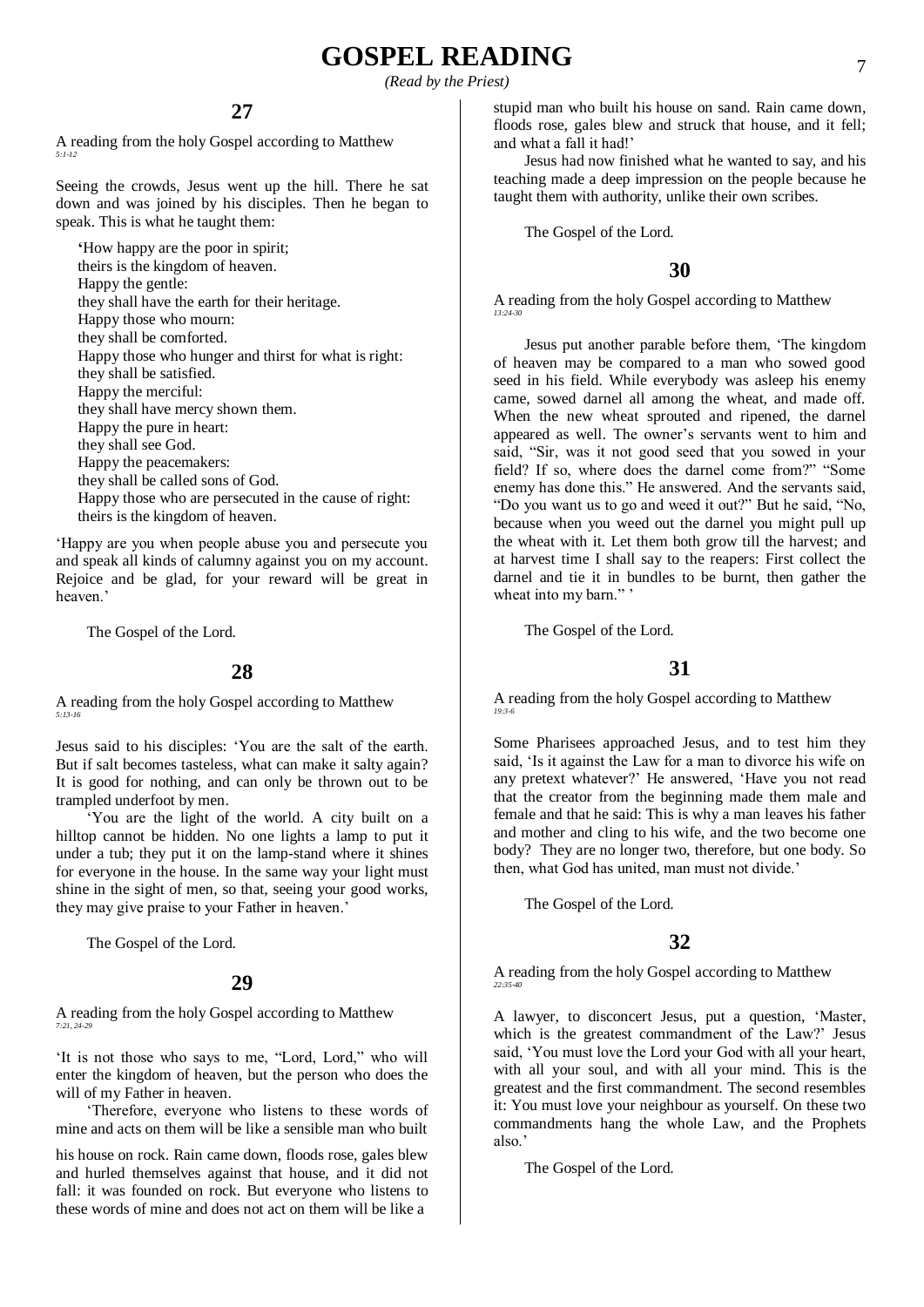A reading from the holy Gospel according to Mark *10:6-9*

Jesus said, 'From the beginning of creation God made them male and female. This is why a man must leave father and mother, and the two become one body. They are no longer two, therefore, but one body. So then, what God has united, man must not divide.'

The Gospel of the Lord.

#### **34**

A reading from the holy Gospel according to John *2:1-11*

There was a wedding at Cana in Galilee. The mother of Jesus was there, and Jesus and his disciples had also been invited. When they ran out of wine, since the wine provided for the wedding was all finished, the mother of Jesus said to him, 'They have no wine.' Jesus said, 'Woman, why turn to me? My hour has not come yet.' His mother said to the servants, 'Do whatever he tells you.' There were six stone water jars standing there, meant for the ablutions that are customary among the Jews: each could hold twenty or thirty gallons. Jesus said to the servants, 'Fill the jars with water,' and they filled them to the brim. 'Draw some out now,' he told them, 'and take it to the steward.' They did this; the steward tasted the water, and it had turned into wine. Having no idea where it came from – only the servants who had drawn the water knew – the steward called the bridegroom and said, 'People generally serve the best wine first and keep the cheaper sort till the guests have had plenty to drink, but you have kept the best wine till now.'

This was the first of the signs given by Jesus: it was given at Cana in Galilee. He let his glory be seen, and his disciples believed in him.

The Gospel of the Lord.

#### **35**

A reading from the holy Gospel according to John *13:34-35*

Jesus said:

**'**I give you a new commandment: love one another; just as I have loved you, you also must love one another. By this love you have for one another, everyone will know that you are my disciples.'

The Gospel of the Lord.

A reading from the holy Gospel according to John *15:9-12*

'As the Father has loved me, so I have loved you. Remain in my love. If you keep my commandments you will remain in my love, just as I have kept my Father's commandments and remain in his love. I have told you this so that my own joy may be in you and your joy be complete. This is my commandment: love one another, as I have loved you.

The Gospel of the Lord.

#### **37**

A reading from the holy Gospel according to John *15:12-16*

Jesus said to his disciples:

'This is my commandment: love one another, as I have loved you. A man can have no greater love than to lay down his life for his friends. You are my friends, if you do what I command you. I shall not call you servants any more, because a servant does not know the master's business; I call you friends, because I have made known to you everything I have learnt from my Father. You did not choose me, no, I chose you; and I commissioned you to go out and to bear fruit, fruit that will last; and then the Father will give you anything you ask him in my name.

The Gospel of the Lord.